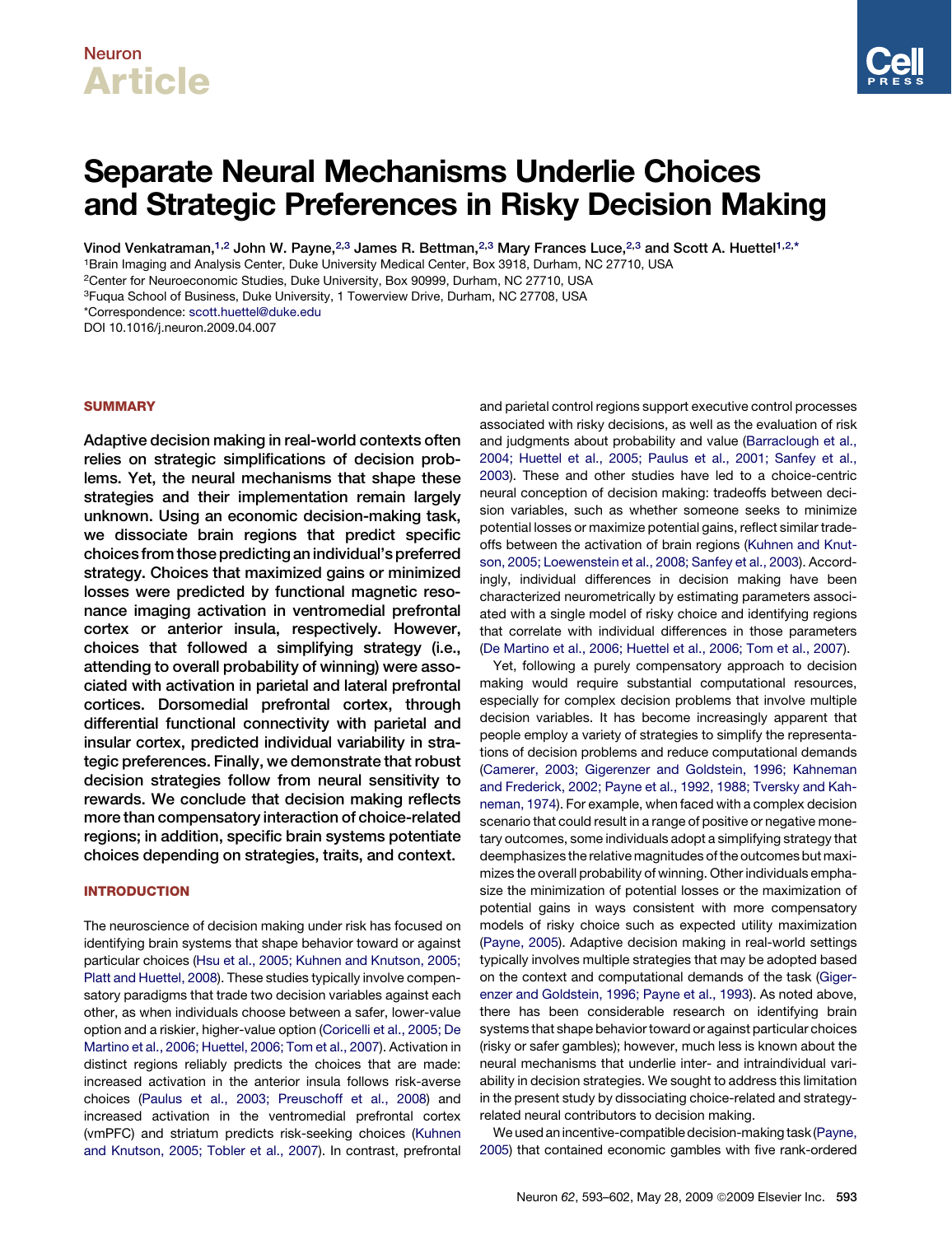<span id="page-1-0"></span>

## Figure 1. Experimental Task and Behavioral Results

(A) Subjects were first shown, for 4–6 s, a multiattribute mixed gamble consisting of five potential outcomes, each associated with a probability of occurrence. Then, two alternatives for improving the gambles were highlighted in red, whereupon subjects had 6 s to decide which improvement they preferred. Finally, after two arrows identified the buttons corresponding to the choices, subjects indicated their choice by pressing the corresponding button as soon as possible. Here, the addition of \$20 to the central, reference outcome would maximize the overall probability of winning (P<sub>max</sub> choice), whereas the addition of \$20 to the extreme loss would reflect a L<sub>min</sub> choice. The next trial appeared after a variable interval of 4, 6, or 8 s. In other trials, subjects could have a chance to add money to the extreme gain outcome, reflecting a  $G<sub>max</sub>$ choice.

outcomes, ranging from large monetary losses to large monetary gains (Figure 1). There were three types of choices: gain maximizing ( $G_{\text{max}}$ ), loss minimizing ( $L_{\text{min}}$ ), or probability maximizing  $(P<sub>max</sub>)$ . Making a  $G<sub>max</sub>$  choice increased the magnitude of the largest monetary gain (i.e., the most money that could be won), whereas making a  $L_{min}$  choice reduced the magnitude of the largest monetary loss (i.e., the most money that could be lost). The gambles were constructed so that these two choices ( $G_{\text{max}}$ ) and L<sub>min</sub>) were generally consistent with a compensatory strategy (see [Supplemental Experimental Procedures](#page-8-0) for a discussion of model predictions), such as following expected utility theory and/or rank-dependent expectation models like cumulative prospect theory [\(Birnbaum, 2008; Payne, 2005; Tversky and Kahne](#page-8-0)[man, 1992](#page-8-0)). On the other hand, making a  $P_{\text{max}}$  choice increases the overall probability of winning money compared to losing money. Therefore, such choices would be consistent with a simplifying strategy (e.g., ''maximize the chance of winning'') that ignores reward magnitude. Finally, we characterized our subjects' strategic preferences according to their relative proportion of simplifying ( $P_{max}$ ) versus compensatory ( $G_{max}$  and  $L_{min}$ ) choices. Such a definition positions the two strategies as the end points of a continuum with a high value indicating an individual's preference for a simplifying strategy and a low value indicating a preference for a compensatory strategy. We emphasize that, as defined operationally here, strategies for decision making may be either explicit or implicit.

To distinguish neural mechanisms underlying choices from those underlying the strategies that generate those choices,

we collected several forms of behavioral and functional magnetic resonance imaging (fMRI) data. Consistent with many previous studies [\(De Martino et al., 2006; Sanfey et al., 2003](#page-8-0)), we characterized brain regions as choice related if the magnitude of their activation predicted a specific behavior (e.g., selecting the option providing the largest gain) throughout our subject sample. In contrast, we characterized brain regions as strategy related based on their association with individual difference measures; i.e., if the magnitude of their activation depended on whether or not an individual engages in their preferred strategy, regardless of which of the choices that entails. Moreover, strategyrelated regions should exert a modulatory influence on choicerelated regions. A strong candidate for a strategy-related region is the dorsomedial prefrontal cortex (dmPFC), which has been shown to play an important role in tasks involving decision conflict, as well as in making decisions that run counter to general behavioral tendencies [\(De Martino et al., 2006; Pochon](#page-8-0) [et al., 2008\)](#page-8-0). Moreover, this region exhibits distinct patterns of functional connectivity to affective and cognitive networks ([Mer](#page-9-0)[iau et al., 2006\)](#page-9-0), making it a candidate for shaping activation in those networks based on context and computational demands [\(Behrens et al., 2007; Kennerley et al., 2006](#page-8-0)).

Using large-sample behavioral experiments, we first demonstrate systematic individual variability in decision making, with a significant bias toward choices that maximize the overall probability of winning (i.e., toward a simplifying strategy). Then, using fMRI, we show that distinct neural systems underlie choices made on each trial and variability in strategic preferences across individuals. Finally, we also demonstrate a striking relation between neural sensitivity to monetary outcomes and individual differences in strategic preferences, indicating that robust decision strategies may follow from the neural response to rewards. These results demonstrate that decision making under uncertainty does not merely reflect competition between brain regions predicting distinct decision variables; in addition, the relation between neural activation and subsequent decisions is mediated by underlying strategic tendency.

### RESULTS

We conducted two behavioral experiments ( $n_1$  = 128 and  $n_2$  = 71) and one fMRI experiment ( $n = 23$ ), all involving the basic paradigm illustrated in Figure 1. Subjects were young adult volunteers from the Duke University community (see [Supplemental](#page-8-0) [Experimental Procedures](#page-8-0) for details on the experiments). Research was conducted under protocols approved by the Institutional Review Boards of Duke University and Duke University Medical Center.

Across both behavioral experiments (details available in [Supplemental Experimental Procedures\)](#page-8-0), we found a significant bias toward the  $P_{max}$  choices [\(Figure S1](#page-8-0) available online), extending prior findings in the behavioral literature ([Payne, 2005](#page-9-0)). In addition to demonstrating the robustness of the preferences toward the  $P_{\text{max}}$  choices, the second experiment also indicates that this bias can be reversed or accentuated by experimental manipulations. The findings from these studies are also consistent with  $P_{max}$  choice representing a simplifying strategy (see [Supplemental Experimental Procedures](#page-8-0)). Finally, importantly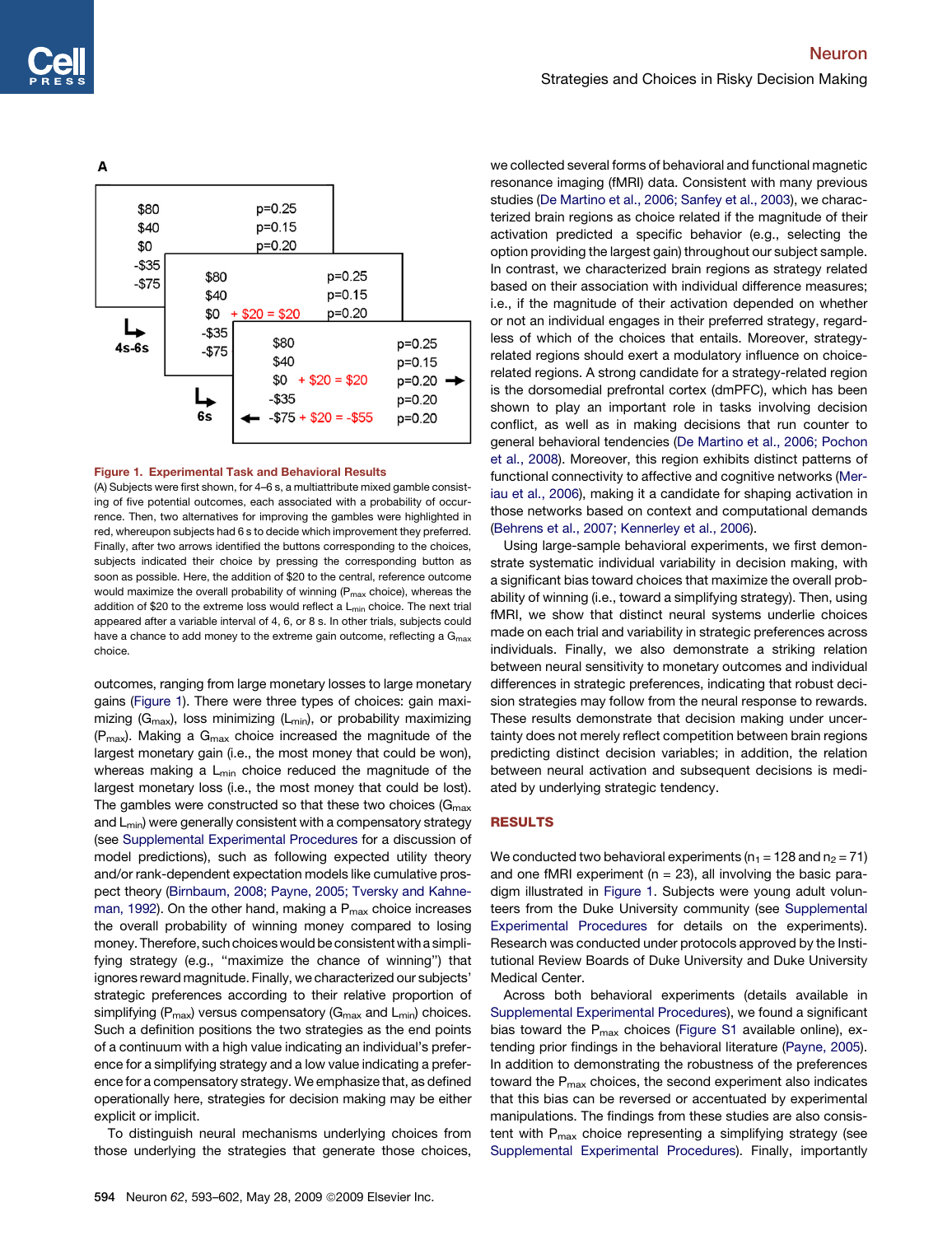



for the goals of our imaging studies, we also found substantial interindividual variability: some subjects nearly always preferred a simplifying strategy (choosing the  $P_{\text{max}}$  option in most trials); others nearly always preferred a compensatory strategy (choosing the  $G_{\text{max}}$  or  $L_{\text{min}}$  options in most trials), while still others switched strategies on different trials resulting in both intra- and intersubject variability in strategy ([Figure S2\)](#page-8-0).

## Variability in Underlying Neural Mechanisms

We used high-field (4T) fMRI to evaluate the neural systems associated with strategic decision making under uncertainty. We adapted the basic design from our behavioral experiments to the fMRI setting. Subjects first made a series of choices without feedback. On each trial, subjects initially viewed the decision options and then learned the assignment of choices to responses, to eliminate any potential confounding effects of response selection ([Pochon et al., 2008](#page-9-0)). Then, following the completion of all decision trials, we resolved a set of those trials for real monetary rewards. This allowed us to measure rewardrelated activation without altering subsequent decisions through learning.

Consistent with our two behavioral experiments, fMRI subjects made P<sub>max</sub> choices on approximately 70% of the trials when the choices were matched for expected value. Moreover, the proportion of  $P_{\text{max}}$  choices was systematically modulated by the tradeoff in expected value between the choices, indicating that subjects were not simply insensitive to expected value [\(Table](#page-8-0) [S1](#page-8-0)). We evaluated intrasubject choice consistency using splitsample analysis. We split each subject's choices into samples from odd-numbered runs and from even-numbered runs. There was a strong correlation between the proportion of  $P_{\text{max}}$  choices in each sample (*r* = 0.61; p < 0.01), even without considering other factors like relative expected value. For comparison, we used a similar split-sample approach to estimate subject-specific

## Figure 2. Distinct Sets of Brain Regions Predict Choices

(A) Increased activation in the right anterior insula (peak MNI space coordinates:  $x = 38$ ,  $y = 28$ ,  $z = 0$ ) and in the vmPFC (x = 16, y = 21, z =  $-23$ ) predicted  $L_{min}$  and  $G_{max}$  choices, respectively, while increased activation in the lateral prefrontal cortex  $(x = 44, y = 44, z = 27)$  and PPC (x = 20, y =  $-76$ , z = 57) predicted  $P_{max}$  choices. Activation maps show active clusters that surpassed a threshold of z > 2.3 with cluster-based Gaussian random field correction.

(B–D) Percent signal change in these three regions to each type of choice. Error bars represent  $\pm$  1 standard error of the mean for each column.

parameters for canonical expected utility and cumulative prospect theory models of decision making (see [Supplemental](#page-8-0) [Experimental Procedures\)](#page-8-0). We found that model parameters estimated from one half of the experimental data did not significantly classify choices within the other runs [\(Figure S3\)](#page-8-0). Finally, the propor-

tion of P<sub>max</sub> choices decreased with increasing self-reported tendency to maximize (*r* = -0.67, p < 0.001; [Figure S4\)](#page-8-0).

## Neural Predictors of Choices

Our initial analyses identified brain regions whose activation was driven, across subjects and trials, by the selected choice. There was greater activation in anterior insular cortex (aINS) and vmPFC (Figure 2A) for the compensatory magnitude-sensitive choices (combined across  $G_{max}$  and  $L_{min}$ ). These regions are typically associated with emotional function, particularly the affective evaluation of the outcome of a choice in decision-making tasks [\(Bechara et al., 2000; Dalgleish, 2004; Paulus et al., 2003; Sanfey](#page-8-0) [et al., 2003\)](#page-8-0).We subsequently performed a region of interest (ROI) analysis to explore specifically the differences in activation between  $G_{\text{max}}$  and  $L_{\text{min}}$ . Note that this analysis was restricted, a priori, to a subset of 15 subjects with a sufficient number of choices in each condition of interest. We found a clear double dissociation between aINS and vmPFC:  $G_{\text{max}}$  choices were associated with greater activation within vmPFC, whereas  $L_{min}$ choices were associated with increased activation in aINS (Figures 2B and 2C). Conversely,  $P_{max}$  choices resulted in increased activation in the dorsolateral prefrontal cortex (dlPFC) and posterior parietal cortex (PPC; Figure 2A and [Table S2\)](#page-8-0), regions typically associated with executive function and decision making under risk and uncertainty [\(Bunge et al., 2002; Huettel](#page-8-0) [et al., 2005, 2006; Paulus et al., 2001\)](#page-8-0). These regions showed greater activation for  $P_{max}$  choices compared to both  $G_{max}$  and  $L_{min}$ , but no difference between  $G_{max}$  and  $L_{min}$  options (Figure 2D).

## Neural Predictors of Strategic Variability across Individuals

We next investigated whether there were brain regions whose activation varied systematically with individual differences in strategic preferences. To do this, we entered each subject's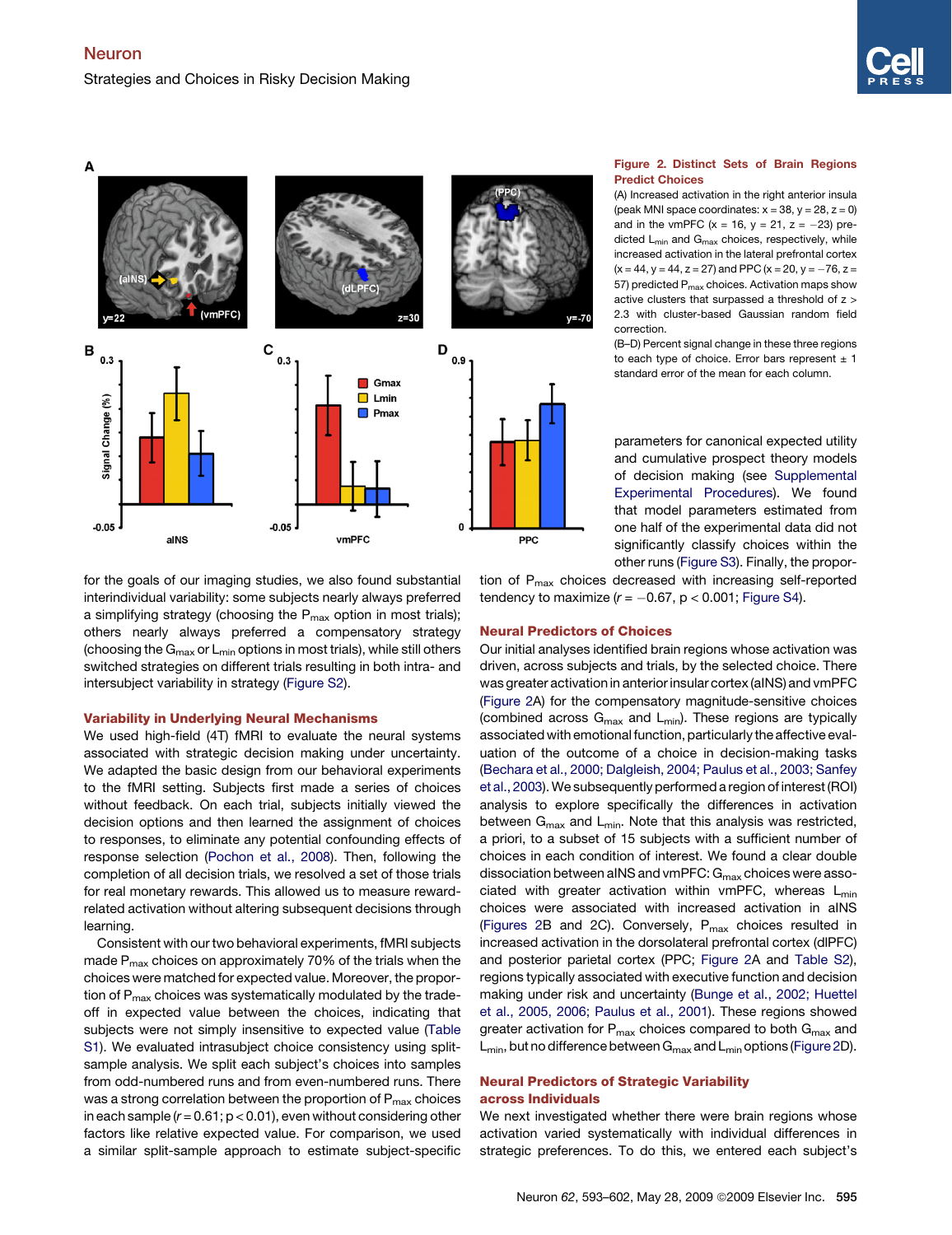## Neuron Strategies and Choices in Risky Decision Making



<span id="page-3-0"></span>

## Figure 3. dmPFC Predicts Strategy Use during Decision Making

(A and B) Activation in dmPFC  $(x = 10, y = 22, z =$ 45; indicated with arrow) and the rIFG exhibited a significant decision-by-trait interaction, such that the difference in activation between compensatory and simplifying choices was significantly correlated with preference for simplifying strategy (mean-subtracted) across individuals.

(C and D) Functional connectivity of dmPFC varied as a function of strategy: there was increased connectivity with dlPFC (and PPC) for simplifying choices and increased connectivity with aINS (and amygdala) for compensatory choices. Error bars represent  $\pm$  1 standard error of the mean for each column.

choices, connectivity increased in the aINS (and amygdala, but not in vmPFC). Moreover, the relative strength of the connectivity between dmPFC and these regions was significantly associated with individual differences in strategy preferences across subjects [\(Figure S5\)](#page-8-0). Finally, we also conducted additional analyses to rule out the possibility that dmPFC activation was related to response conflict, as has been found in several previous studies [\(Botvinick et al., 1999; Kerns et al., 2004;](#page-8-0) details can be found in [Supplemental](#page-8-0) [Experimental Procedures\)](#page-8-0).

Thus, we provide a broad range of converging results, drawn from overall activation, functional connectivity, factor

strategic preference as a normalized regressor into the acrosssubjects fMRI analyses of the contrast between choices. Strategic variability predicted individual differences in activation in two clusters (Figures 3A and 3B): the dmPFC and the right inferior frontal gyrus (rIFG). Within these regions, there was no significant difference in activation between the choices. However, there was a significant interaction: activation increased when an individual with preference for the more compensatory strategy made a simplifying  $P_{\text{max}}$  choice and vice versa. We focus on the dmPFC in the rest of this manuscript, based on our prior hypothesis about the role of this region as well as the fact that only this region significantly predicted trial-by-trial choices (as discussed later).

We next evaluated whether dmPFC activation might shape activation in those regions that predicted specific choices (i.e., P<sub>max</sub>: dlPFC and PPC; L<sub>min</sub>: aINS; G<sub>max</sub>: vmPFC), using seedvoxel-based whole-brain functional connectivity analyses. This would provide additional converging evidence for the role of this region in determining choice behavior, contingent on preferred strategies. We found a double dissociation in the functional connectivity of dmPFC depending on the choice made by the subject (Figures 3C and 3D). When subjects made P<sub>max</sub> choices, connectivity with dmPFC increased in dlPFC and PPC, whereas when subjects made more magnitude-sensitive compensatory

analysis of behavioral data (see [Supplemental Experimental](#page-8-0) [Procedures\)](#page-8-0), association with individual differences in strategy, and trial-by-trial analysis (below), that together indicate that dmPFC supports strategic considerations during decision making by shaping behavior toward or against individual strategic preferences.

## Integrating Choices and Strategies to Predict Behavior

We used the brain regions implicated above as choice related (aINS, vmPFC, dlPFC, and PPC) or strategy related (rIFG and dmPFC) to predict choices on individual trials. We extracted, for every trial for every subject, the activation amplitude in each of these ROIs, along with the decision made on that trial. We used a hierarchical logistic regression approach to evaluate which of these regions were significant and independent predictors of trial-to-trial decisions ([Table 1\)](#page-4-0).

We first entered into the model subjects' overall preference for the simplifying strategy (proportion of  $P_{\text{max}}$  choices). We found, unsurprisingly, that this was a highly significant predictor of trial-to-trial choices. Next, we used activation values from our brain ROIs, considering them both in isolation and with strategic preference already entered into the model. We found that activation in insular cortex was a significant predictor of magnitudesensitive choices, while parietal activation was a significant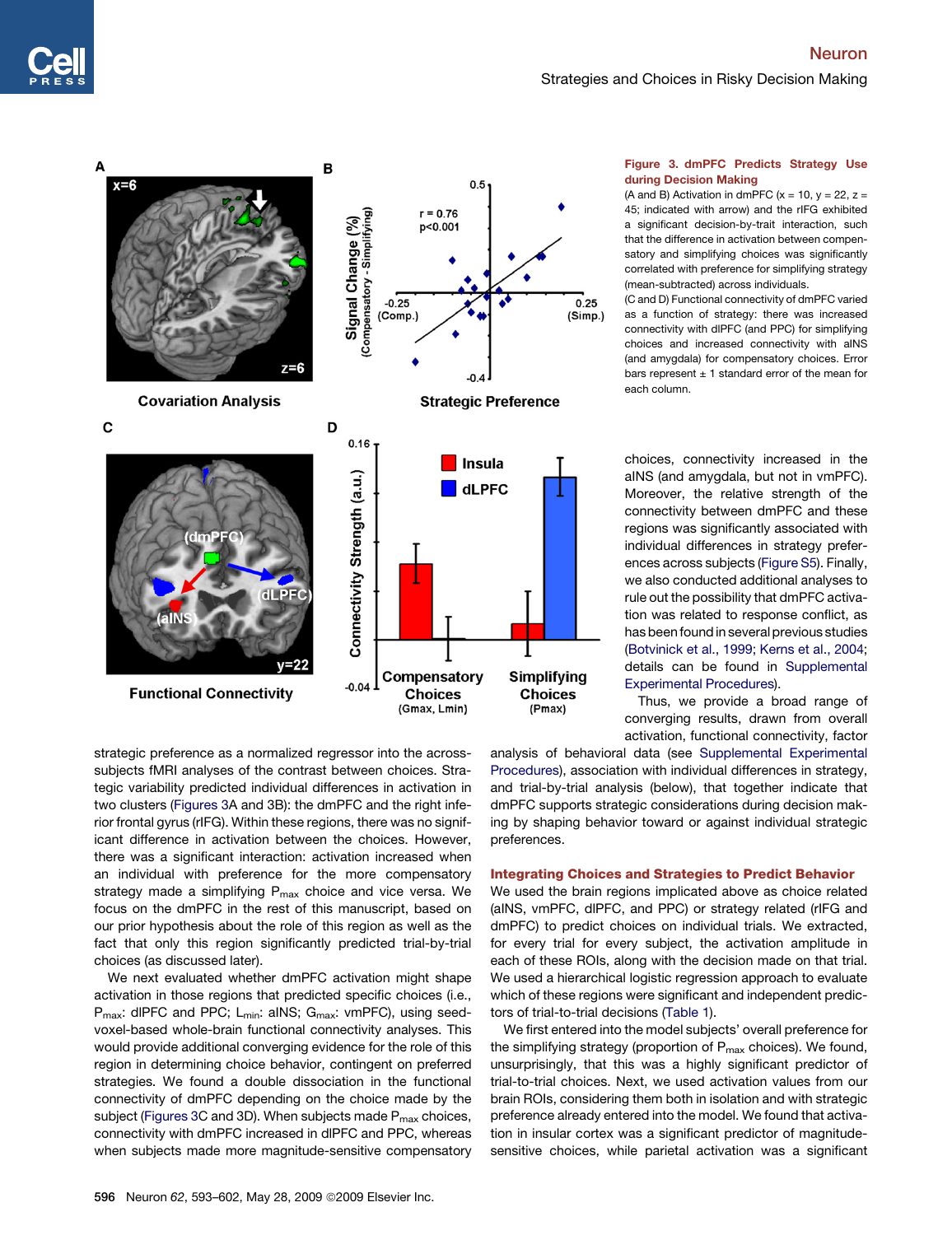<span id="page-4-0"></span>

| Table 1. Predicting Trial-by-Trial Choices from Trait and Neural Data |                  |                     |                               |                                        |
|-----------------------------------------------------------------------|------------------|---------------------|-------------------------------|----------------------------------------|
| Model Variables                                                       | Coefficient (SE) | Wald (Significance) | Model Significance $(\chi^2)$ | Model Fit (Nagelkerke R <sup>2</sup> ) |
| Trait                                                                 |                  |                     | 76.09                         | 0.069                                  |
| Constant                                                              | $-0.14(0.05)$    | 6.19(0.13)          |                               |                                        |
| Proportion of P <sub>max</sub> choices                                | 1.02(0.12)       | 70.79 (0.000)       |                               |                                        |
| Brain                                                                 |                  |                     | 18.05                         | 0.017                                  |
| Constant                                                              | $-0.21(0.06)$    | 13.10 (0.000)       |                               |                                        |
| <b>Right PPC</b>                                                      | 32.41 (8.43)     | 14.80 (0.000)       |                               |                                        |
| <b>Right anterior insula</b>                                          | $-40.52(13.28)$  | 9.31(0.002)         |                               |                                        |
| Trait (+ Brain)                                                       |                  |                     | 90.26                         | 0.081                                  |
| Constant                                                              | $-0.22(0.06)$    | 13.38 (0.000)       |                               |                                        |
| Proportion of $P_{\text{max}}$ choices                                | 1.00(0.12)       | 67.23 (0.000)       |                               |                                        |
| <b>Right PPC</b>                                                      | 30.54 (8.62)     | 12.56 (0.000)       |                               |                                        |
| <b>Right anterior insula</b>                                          | $-33.32(13.69)$  | 5.93(.012)          |                               |                                        |
| Trait + Brain + (Trait*Brain)                                         |                  |                     | 97.66                         | 0.088                                  |
| Constant                                                              | $-0.23(0.06)$    | 13.78 (.000)        |                               |                                        |
| Proportion of $P_{\text{max}}$ choices                                | 1.10(0.13)       | 71.75 (.000)        |                               |                                        |
| <b>Right PPC</b>                                                      | 31.96 (8.70)     | 13.49 (.000)        |                               |                                        |
| <b>Right anterior insula</b>                                          | $-33.00(13.77)$  | 5.74(.017)          |                               |                                        |
| dMPFC * strategic variability                                         | $-70.58(26.28)$  | 7.21(.007)          |                               |                                        |

All  $\chi^2$  values were highly significant (p < 10<sup>-4</sup>). We used stepwise logistic regression to evaluate the contributions of trait effects (i.e., overall proportion of choices) and brain effects (i.e., activation of a given region on a given trial) to the specific choices (coded as a binary variable of  $P_{\text{max}}$  choice) made by subjects. As expected, subjects' overall preference for simplifying strategy was a good predictor of P<sub>max</sub> choices on individual trials. An independent logistic regression analysis revealed that two brain regions, the PPC and anterior insula, were significant positive and negative predictors of P<sub>max</sub> choices and that these regions remained significant predictors even when the behavioral data were included in the model. Note that the dmPFC activation, when not weighted by strategy, did not significantly improve the model fit at any stage. However, when weighted by strategy, the resulting brain \* strategy variable was a highly significant predictor of choices, even when the strategy itself was already included in the model. Regions not indicated in this table were not significant predictors of choice behavior.

predictor of  $P_{max}$  choices. Critically, activation in these brain regions improved the fit of the model even when the behavioral data had already been included. None of the other regions, including dmPFC, predicted either type of choice. Yet, when we weighted dmPFC activation with each subject's strategy preference, the resulting variable became a significant and robust predictor of behavior and overall model error was reduced (Table 1). Thus, dmPFC activation does not predict either type of choice, but instead predicts choices that are inconsistent with one's preferred decision strategy.

We emphasize that the brain-behavior relations reported here were highly significant even though the behavioral choice data across trials for each subject (an indicator of behavioral strategy) were already included in the logistic regression model. That is, we could use the fMRI activation evoked within key brain regions to improve our predictions of subjects' decisions on individual trials over what was predicted from behavioral data alone.

## Neural Reward Sensitivity Predicts Individual Differences in Strategy

Finally, we evaluated whether an independent neural measure of reward sensitivity could predict the strategic preferences outlined in the previous sections. At the end of the scanning session, each subject passively viewed a subset of their improved gambles, which were each resolved to an actual monetary gain or loss. While subjects were anticipating the outcome of each gamble, there was increased activation in the ventral striatum (vSTR), a brain region commonly implicated in learning about positive and negative rewards [\(Schultz et al., 1997; Seymour](#page-9-0) [et al., 2007; Yacubian et al., 2006\)](#page-9-0). Then, when the gamble was resolved, vSTR activation increased to gains but decreased to losses ([Figures 4](#page-5-0)A and 4B). Moreover, there were striking and significant correlations between strategic variability and vSTR activation: those individuals who showed the greatest vSTR increases to gains and decreases to losses both preferred the simplifying  $P_{\text{max}}$  strategy [\(Figure 4](#page-5-0)C) and scored low on a behavioral measure of maximizing ([Figure S6](#page-8-0)). These results suggest that the use of a simplifying strategy that improves one's overall chances of winning  $(P_{max})$  may result from increased neural sensitivity to reward outcomes.

## **DISCUSSION**

When facing complex decision situations, many individuals engage in simplifying strategies, such as choosing based on the overall probability of a positive outcome, to reduce computational demands compared to compensatory strategies. Here, we demonstrated two neural predictors of strategic variability in decision making. First, during the decision process, the dmPFC shapes choices (in a manner depending on strategic tendency) through changes in functional connectivity with insular and prefrontal cortices. Second, independent neurometric responses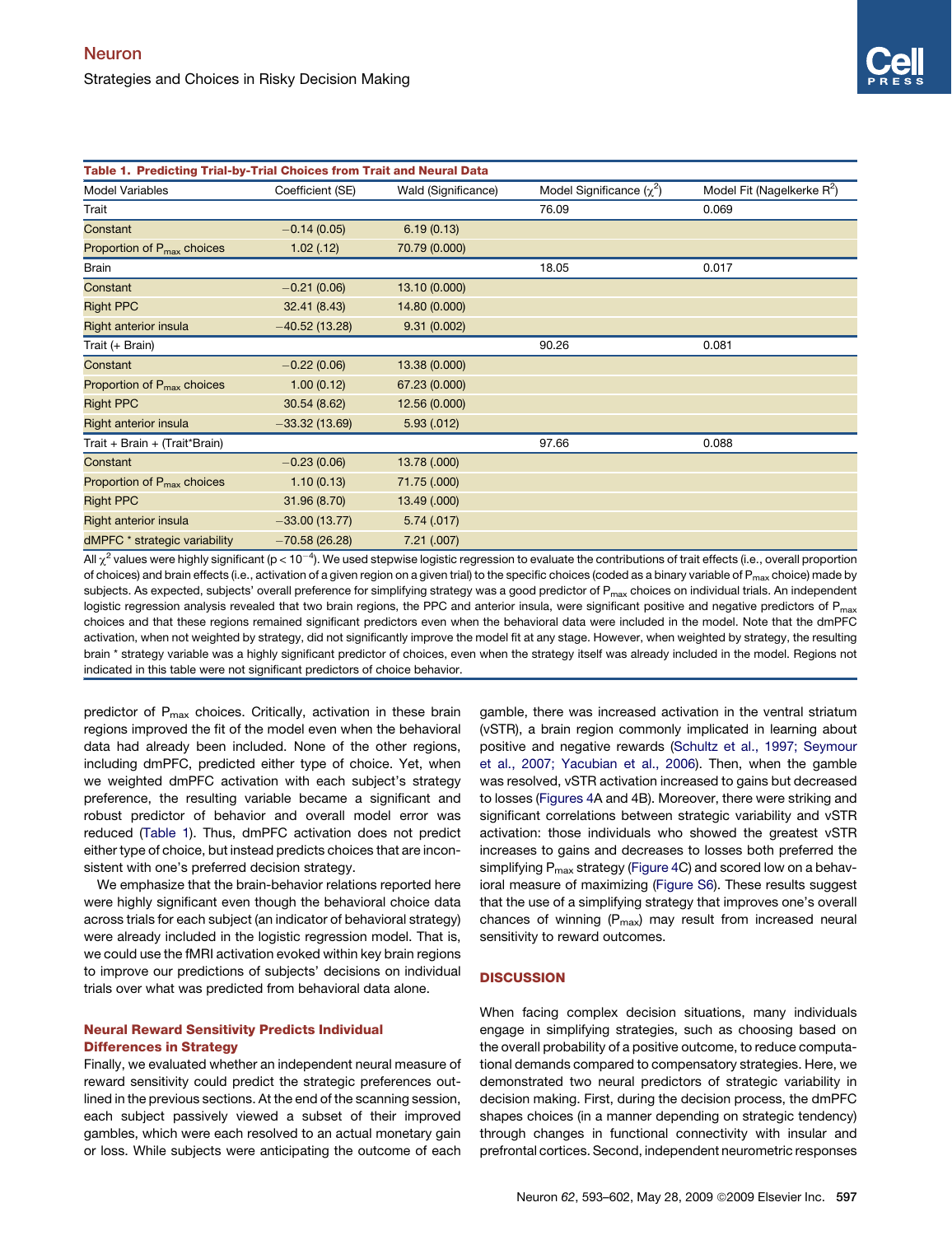<span id="page-5-0"></span>

Figure 4. Ventral Striatal Sensitivity to Rewards Predicts Strategic Variability

At the end of the experiment, some gambles were resolved to monetary gains or losses.

(A and B) Activation in the vSTR (x = 14, y = 16, z = -10) increased when subjects were waiting for gambles to be resolved (anticipation) and, after resolution, increased to gains but decreased to losses. Error bars represent  $\pm$  1 standard error of the mean for each column.

(C) Notably, the difference between gain-related and loss-related activation in the vSTR correlated with variability in strategic preferences across subjects, with subjects who were most likely to prefer the  $P_{\text{max}}$  exhibiting the greatest neural sensitivity to rewards.

to rewards predicted strategic preferences: those individuals with the greatest striatal sensitivity to reward valence are most likely to use a simplifying strategy that emphasizes valence, but ignores magnitude. These results provide clear and converging evidence that the neural mechanisms of choice reflect more than competition between decision variables; they additionally involve strategic influences that vary across trials and individuals.

A large literature suggests that decisions between simple gambles can be predicted by compensatory models like expected utility and Cumulative Prospect Theory ([Fennema and](#page-8-0) [Wakker, 1997; Huettel et al., 2006; Preuschoff et al., 2008; Wu](#page-8-0) [et al., 2004](#page-8-0)). Individual differences in sensitivity to the parameters within these models lead to distinct patterns of choices, even when the same model is applied to all individuals ([Huettel](#page-8-0) [et al., 2006; Tom et al., 2007](#page-8-0)). As decision problems become more complex, however, the assumption of a single canonical decision strategy becomes more and more problematic. As suggested by [Tversky and Kahneman \(1992\)](#page-9-0) and [Payne et al. \(1993\),](#page-9-0) people employ a variety of strategies to represent decision problems and evaluate options. Some of those strategies will be consistent with traditional models like expected utility maximization, whereas other strategies will be more heuristic or simplifying. Further, depending on the decision context, people shift among multiple strategies to maintain a balance between minimizing cognitive effort or maximizing decision accuracy, among other goals ([Payne et al., 1993\)](#page-9-0). Finally, strategy use to solve the same decision problem differs across individuals, perhaps reflecting trait differences such as a tendency toward satisficing versus maximizing. Our findings, from both behavioral and neuroimaging experiments, provide evidence in favor of intra- and intersubject variability in the use of strategies across participants. Importantly, we show that the parameters estimated using traditional economic models of risky choice were poor predictors of choices in our paradigm, providing possible evidence for differences in decision strategy within and across participants.

One influential conjecture in decision making is that people frequently use a variety of simplifying heuristics that reduce effort associated with the decision process [\(Shah and Oppenheimer,](#page-9-0) [2008; Simon, 1957](#page-9-0)).  $P_{max}$  choices in the current task are consistent with such an effort-reduction framework, given that they were associated with faster response times in the behavioral experiments (note that we do not have accurate estimates of response times in the imaging experiment as we sought to explicitly separate the decision and response phases in our design) and that the proportion of  $P_{max}$  choices decreased adaptively with increasing cost in terms of expected value in all experiments. We suggest, therefore, that strategic preferences in the current task reflect tradeoffs, resolved differently by individual subjects and over trials, between one strategy that simplifies a complex decision problem by using a simple heuristic of maximizing the chances of winning  $(P_{max})$  and another, more compensatory strategy that involves consideration of additional information as well as the emotions associated with extreme gains ( $G_{\text{max}}$ ) or losses ( $L_{\text{min}}$ ).

To the extent that the  $P_{max}$  choices reflect a more simplifying strategy, the pattern of activations seen in this study seems counterintuitive: the regions conventionally associated with automatic and affective processing (aINS and vmPFC) predicted magnitude-sensitive choices that were more consistent with traditional economic models such as expected utility maximization, whereas the regions conventionally associated with executive functions (dlPFC and PPC) predicted choices more consistent with a simplifying strategy. The lateral prefrontal cortex has been shown in previous studies to be active during probabilistic decision making ([Heekeren et al., 2004, 2006\)](#page-8-0) as well as sensitive to individual differences in the processing of probability [\(Tobler et al., 2008](#page-9-0)). Neurons within this region have also been shown to track reward probabilities [\(Kobayashi et al., 2002\)](#page-8-0) and process reward and action in stochastic situations [\(Barra](#page-8-0)[clough et al., 2004](#page-8-0)). Similarly, the parietal cortex also plays an important role in tracking outcome probabilities [\(Dorris and](#page-8-0) [Glimcher, 2004; Huettel et al., 2005\)](#page-8-0). Given that  $P_{max}$  choices are based on the overall probability of winning, activation in dlPFC and PPC could be associated with tracking subjective probabilities in these gambles.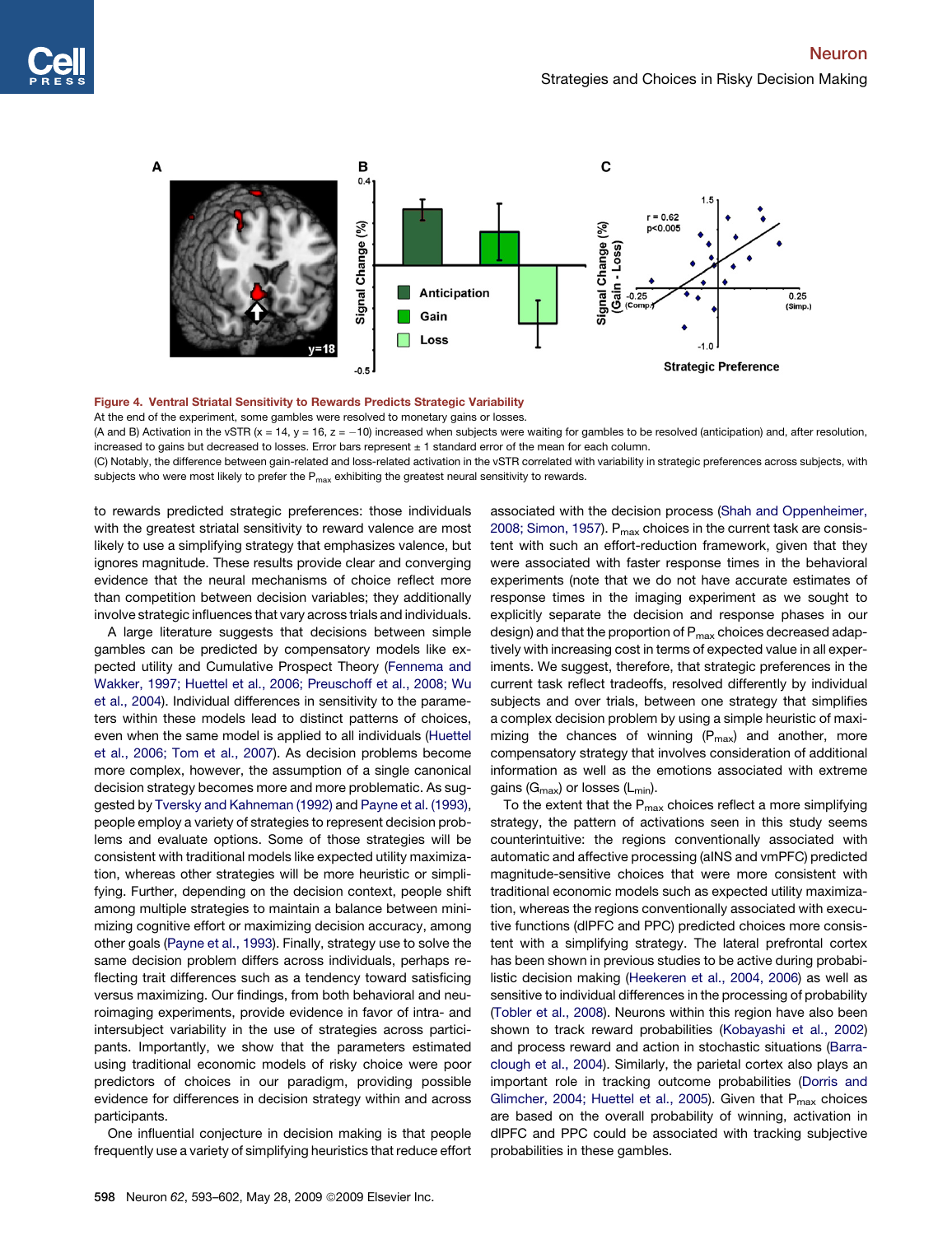Conversely, the  $G_{max}$  and  $L_{min}$  choices increase the chances of an aversive outcome, relative to a neutral aspiration level ([Lopes](#page-8-0) [and Oden, 1999](#page-8-0)). Supporting this interpretation, we found a clear double dissociation with activation in vmPFC predicting  $G_{\text{max}}$ choices and activation in aINS predicting  $L_{min}$  choices. The contributions of vmPFC to gain-seeking behavior (at the expense of potential losses) have been documented in both patient [\(Bechara et al., 2000\)](#page-8-0) and neuroimaging studies [\(Tobler et al.,](#page-9-0) [2007\)](#page-9-0). Conversely, there has been substantial recent work demonstrating the importance of aINS for aversion to negative consequences, even to the point of making risk-averse mistakes in economic decisions [\(Kuhnen and Knutson, 2005; Paulus et al.,](#page-8-0) [2003; Preuschoff et al., 2008; Rolls et al., 2008\)](#page-8-0). Together, these findings suggest that the conventional notion that decisions reflect compensatory balancing of decision variables is an oversimplification. In addition, different brain regions bias how people approach decision problems, which may in turn lead to one form of behavior or another depending on the task context.

Furthermore, the balance between cognitive and affective brain regions did not, by itself, explain individual differences in strategy preferences. Activation in another region, dmPFC, predicted variability in strategic preferences across subjects. We note that the role of dmPFC in complex decision making remains relatively unknown. One very recent experiment found increased activation in this region when subjects faced greater decisionrelated conflict [\(Pochon et al., 2008\)](#page-9-0), as dissociable from the more commonly reported response conflict [\(Botvinick et al.,](#page-8-0) [2001\)](#page-8-0). A similar region of dmPFC was implicated by [De Martino](#page-8-0) [et al. \(2006\)](#page-8-0), again when subjects made decisions counter to their general behavioral tendency (i.e., against typical framing effects). However, it is important to note that all subjects in their study exhibited a bias toward using the framing heuristic, while in the current study subjects varied in their relative preference for two different strategies. Therefore, a parsimonious explanation for the function of this region of dmPFC is that it supports aspects of decision making that are coded in relation to an underlying strategic tendency, not effects specific to framing. Further support for this hypothesis is provided by the differential functional connectivity of the dmPFC to dlPFC and anterior insula for simplifying and compensatory choices, respectively. These findings are consistent with the interpretation that activation differences of the dmPFC shape behavior by modulating choice-related brain regions, with the strength of this modulatory effect dependent on an individual's preferred strategy.

We additionally observed a striking relationship between neurometric sensitivity to reward and strategic biases across individuals. Our initial analyses found that activation of the vSTR increased when anticipating the outcome of a monetary gamble, increased further if that gamble was resolved to a gain, but decreased if that gamble was resolved to a loss. This pattern of results was consistent with numerous prior studies using human neuroimaging ([Breiter et al., 2001; Delgado et al., 2000;](#page-8-0) [Seymour et al., 2007](#page-8-0)) and primate electrophysiology [\(Schultz](#page-9-0) [et al., 1997\)](#page-9-0). However, we additionally observed the result that the magnitude of the vSTR response was a strong predictor of individual strategic preferences. Specifically, the sensitivity to gains and losses in the vSTR is greatest for individuals who prefer the  $P_{\text{max}}$  choices, consistent with their strategy of maximizing their chances of winning. We emphasize that the gambles were not resolved until after all decisions were made, so this effect could not be attributed to learning from outcomes. Although our design does not allow determination of the direction of causation, these results suggest that an increased sensitivity to reward valence may lead to simple decision rules that overemphasize the probability of achieving a positive outcome.

Depending on the circumstances, organisms may adopt strategies that emphasize different forms of computation, whether to obtain additional information [\(Daw et al., 2006](#page-8-0)), to improve models of outcome utility [\(Montague and Berns, 2002](#page-9-0)), or to simplify a complex decision problem. Accordingly, the activation of a given brain system (e.g., dlPFC) may sometimes lead to behavior consistent with economic theories of rationality [\(Sanfey](#page-9-0) [et al., 2003](#page-9-0)) and in other circumstances (such as the present experiment) predict a nonnormative choice consistent with a simplifying strategy. Our results demonstrate that decision making reflects an interaction among brain systems coding for different sorts of computations, with some regions (e.g., aINS and vmPFC) coding for specific behaviors and others (e.g., dmPFC) for preferred strategies.

#### EXPERIMENTAL PROCEDURES

#### **Subjects**

We conducted two behavioral experiments ( $n_1$  = 128 and  $n_2$  = 71) and one fMRI experiment (n = 23). All subjects were young adults who participated for monetary payment. All subjects gave written informed consent as part of protocols approved by the Institutional Review Boards of Duke University and Duke University Medical Center. Details of the procedures for the behavioral experiments can be found in the [Supplemental Experimental Procedures.](#page-8-0)

Twenty-three healthy, neurologically normal young-adult volunteers (13 female; age range 18–31 years; mean age 24 years) participated in the fMRI session. No subject was repeated from the behavioral pilot session. All subjects acclimated to the fMRI environment using a mock MRI scanner and participated in two short practice runs consisting of six trials each, one inside and one outside of the fMRI scanner. Three subjects were excluded from some analyses involving strategy effects due to lack of variability in their response (two subjects always chose the  $P_{max}$  option while the third subject never chose the  $P_{\text{max}}$  option), leaving a total of 20 subjects in the complete analyses of the decision-making trials. One additional subject was excluded from the outcome-delivery trials due to a computer error in saving the timing associated with the trials.

At the outset of the experiment, subjects were provided detailed instructions about the payment procedures (see [Supplemental Experimental Procedures](#page-8-0) for details). They were then given a sealed envelope that contained an endowment to offset potential losses; this envelope was sufficiently translucent that they could see that there was cash inside, even though the quantity could not be determined. Subjects were also told that there was no deception in the study and were given an opportunity to question the experimenter about any procedures before entering the scanner. All subjects expressed that they understood and believed in the procedures.

#### Experimental Stimuli

In the fMRI experiment, all subjects were presented with a total of 120 fiveoutcome mixed gambles in a completely randomized order. Each of the gambles comprised two positive outcomes (an extreme outcome of \$65 to \$80 and an intermediate outcome of \$35 to \$50), two negative outcomes (an extreme outcome of  $-\$$ 65 to  $-\$$ 85 and an intermediate outcome of  $-\$$ 35 to -\$50), and a central, reference outcome. The reference outcome was \$0 in half the trials and a negative value ranging from -\$10 to -\$25 in the remaining half of the trials. Probabilities of each of the five outcomes varied between 0.1 and 0.3 in units of 0.05 and always summed to 1 across the five outcomes. We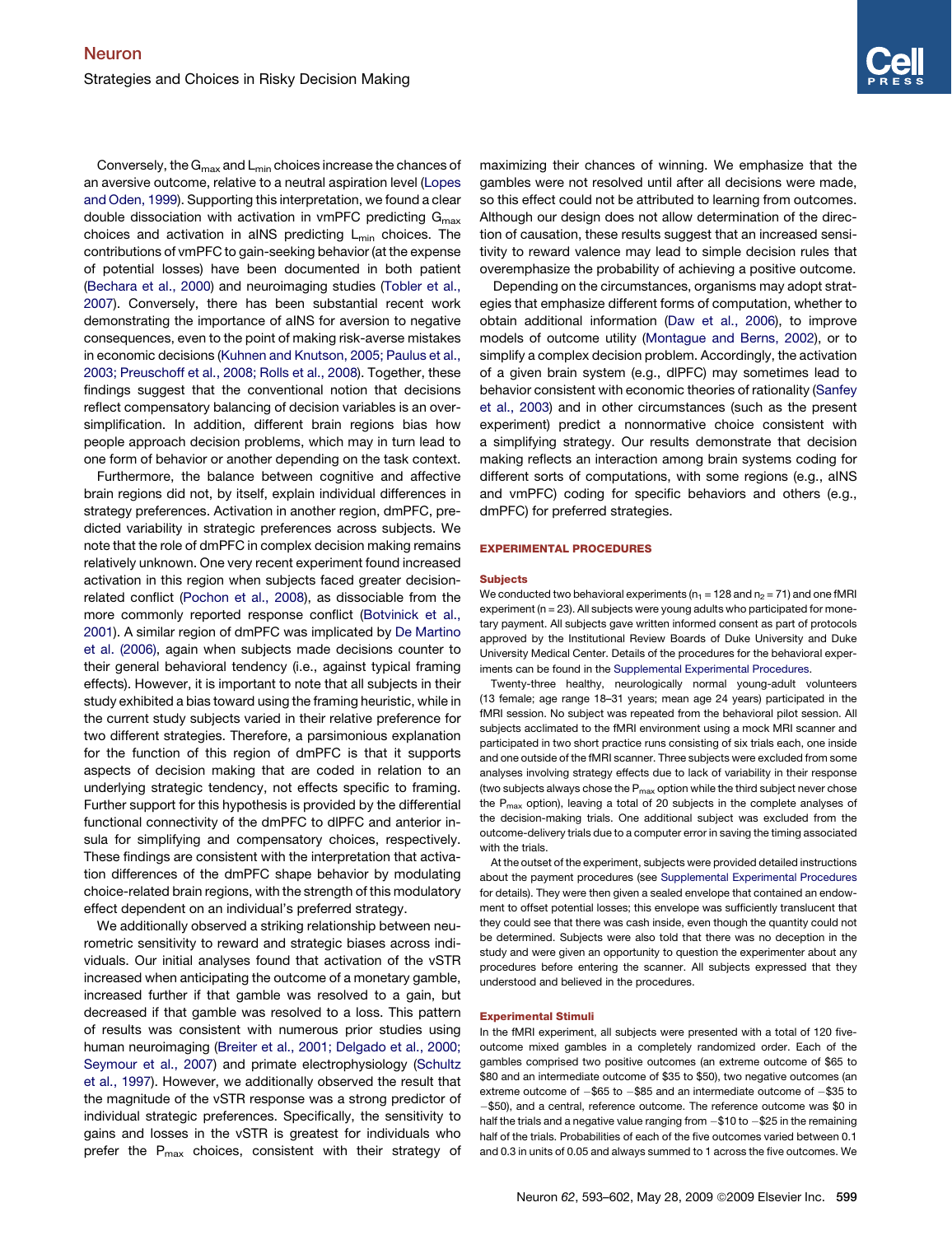describe the similar stimuli and methods for the behavioral experiments in the [Supplemental Experimental Procedures.](#page-8-0)

On each trial, subjects could choose between two options for adding money to one of the outcomes. Adding to the reference outcome increased the overall chance of winning money compared to losing money and hence was called the  $P_{\text{max}}$  choice. Alternatively, adding money to an extreme option either increased the magnitude of the best monetary outcome or decreased the magnitude of the worst monetary outcome and hence were referred to as G<sub>max</sub> and L<sub>min</sub> choices, respectively. The amount of money that subjects could add to the outcomes ranged between \$10 and \$25 and could differ between the two outcomes. For trials with negative reference values, one of the options for adding money always changed the reference option to \$0. All outcome values used in this experiment were multiples of \$5.

Expected value relations between the two choices were systematically manipulated by changing the amount and/or probabilities associated with each of the options (See [Supplemental Experimental Procedures\)](#page-8-0). Only trial types that placed the two choices in maximal conflict (72 gambles per subject) were included in the primary imaging analyses; other trials were included in the model as separate regressors, but not further analyzed. Note that the trials were counterbalanced for valence of the extreme outcome (i.e., gain or loss) and for valence of the reference outcome (i.e., neutral or loss).

#### Experimental Design

Each trial began with the display of a five-outcome gamble for 4 or 6 s ([Figure 1](#page-1-0)). Subjects were instructed to examine each gamble as it was presented. Subsequently, subjects were given a choice between two ways of improving the gamble. The amount that could be added and the resulting modified outcome values were displayed in red for both choices, to minimize individual differences resulting from calculation or estimation biases. The modified gamble remained on the screen for 6 s, whereupon two arrows appeared to specify which button corresponded to which choice. The association of the buttons to choice was random. Subjects then pressed the button corresponding to their choice. Response times were coded as the time between the appearance of arrows and the button press response (note that this may not be a true representation of the actual decision times in this task). Subjects were instructed to arrive at their decision during the 6 s interval and to press the button corresponding to their choice as soon as the arrows appeared. The decision and response phases were explicitly separated to prevent the contamination of decision effects with response-preparation effects. During the intertrial interval of 4–8 s, a fixation cross was displayed on the screen. Notice that no feedback was provided at the end of each trial and hence there was no explicit learning during the decision phase of the task.

Subjects participated in six runs of this decision task, each containing 20 gambles and lasting approximately 6 min. Before those runs, subjects had the opportunity to practice the experimental task (without reward) in two sixgamble blocks, one presented outside the MRI scanner and the other presented within the MRI scanner but prior to collection of the fMRI data. All stimuli were created using the Psychophysics Toolbox ([Brainard, 1997; Pelli,](#page-8-0) [1997](#page-8-0)) for MATLAB (Mathworks, inc.) and were presented to the subjects via MR-compatible LCD goggles. Subjects responded with the index fingers of each hand via a MR-compatible response box.

After completion of the decision phase, there was a final 6 min run in which 40 of the improved gambles were resolved to an actual monetary gain or loss. These gambles were selected randomly from the gambles presented during the decision phase and were presented in modified form based on that subject's choices. On each trial, subjects passively viewed one of these improved gambles on the screen for 2 s (anticipation phase), during which time random numbers flashed rapidly at the bottom of the screen before stopping at a particular value. A text message corresponding to the amount won or lost was then displayed for 1 s, followed by an intertrial fixation period of 3–7 s before the onset of the next trial.

## Imaging Methods

We acquired fMRI data on a 4T GE scanner using an inverse-spiral pulse sequence ([Glover and Law, 2001; Guo and Song, 2003](#page-8-0)) with the following parameters:  $TR = 2000$  ms;  $TE = 30$  ms; 34 axial slices parallel to the AC-PC plane, with voxel size of 3.75  $\times$  3.75  $\times$  3.8 mm. High-resolution 3D full-brain

Analysis was carried out using FMRI Expert Analysis Tool (version 5.63), which is part of FMRIB's Software Library ([www.fmrib.ox.ac.uk/fsl\)](http://www.fmrib.ox.ac.uk/fsl) package ([Smith et al., 2004](#page-9-0)). The following pre-statistics processing steps were applied: motion correction using MCFLIRT, slice-timing correction, removal of nonbrain voxels using BET, spatial smoothing with a Gaussian kernel of FWHM 8 mm, and high-pass temporal filtering. Registration to high-resolution and standard images was carried out using FLIRT. All statistical images presented were thresholded using clusters determined by *z* > 2.3 and a whole-brain corrected cluster significance threshold of p < 0.05.

We used separate first-level regression models to analyze decision effects and outcome effects. The decision model comprised two regressors modeling the magnitude-sensitive compensatory choices  $(G<sub>max</sub>$  and  $L<sub>min</sub>$  were combined for additional power) and simplifying  $P_{\text{max}}$  choices in the conflict conditions, one regressor modeling the responses in the remaining conditions, one regressor for the initial presentation of the gamble, and one regressor to model the subject responses. (An additional post-hoc analysis on a subset of 15 subjects separated the magnitude-sensitive choices according to whether they were  $G_{\text{max}}$  or  $L_{\text{min}}$ .) Analysis for the outcome phase consisted of three regressors: one to model the anticipation phase (as subjects were waiting for the corresponding outcome to be revealed), one for positive outcomes (gain), and one for negative outcomes (loss). All regressors were generated by convolving impulses at the onsets of events of interest with a double-gamma hemodynamic response function. Second-level analysis for condition and decision effects within each subject was carried out using a fixed-effects model across runs. Random-effects across-subjects analyses were carried out using FLAME (stage 1 only). When evaluating the effects of behavioral traits (transformed into z scores) on brain function, we included our subjects' trait measures as additional covariates in the third-level analysis.

#### Logistic Regression Models of Trial-by-Trial Choices

For obtaining the parameter estimates from individual trials for trial-by-trial prediction analysis, we used data that were corrected for motion and differences in slice scan timing but were not smoothed. The data were also transformed into standard space on which the individual ROIs were defined. We used seven different ROIs for this analysis: the right anterior insula and vmPFC, which show greater activation for  $L_{min}$  and  $G_{max}$  choices respectively; the right PPC, the right precuneus, and right dlPFC, which show greater activation for P<sub>max</sub> choices; and finally the dmPFC and rIFG, which track strategic variability across subjects. All ROIs were defined functionally based on the third-level activation maps. Activation amplitude was defined as the mean signal change (in percent) over the 6 s time interval from 4 s to 10 s after the onset of decision phase (i.e., when subjects are shown the two alternative choices). This time window was chosen to encompass the maximal signal change of the fMRI hemodynamic response. A summary measure was obtained for each ROI by averaging over all constituent voxels.

We then performed a hierarchical logistic regression using SPSS to predict the choices made by subjects on each individual trial based on strategic preference (proportion of  $P_{max}$  choices), brain activation, and interactions between trait and activation. The complete model included a total of 1440 trials (72 trials for each of 20 subjects). Parameters were entered into the model in a stepwise manner, starting with just the behavioral trait measure, then brain activations from the seven ROIs, and finally an interaction term consisting of activation in dmPFC multiplied by strategic tendency. All parameters that significantly improved the model at each stage are summarized in [Table 1](#page-4-0). The results were consistent regardless of whether forward selection or backward elimination was used in the hierarchical regression.

## Functional-Connectivity Analyses

We used a modified version of the decision model described above to perform task-related connectivity analysis. A seed region was defined using activation in the dmPFC that covaried with the strategic variability across subjects ([Figure 3](#page-3-0)). For each run for each subject, we then extracted the time series from this region. A box-car vector was then defined for each condition of interest, with the "on" period defined from 4 s to 10 s after the onset of the decision phase for each trial in that condition. These box-car vectors were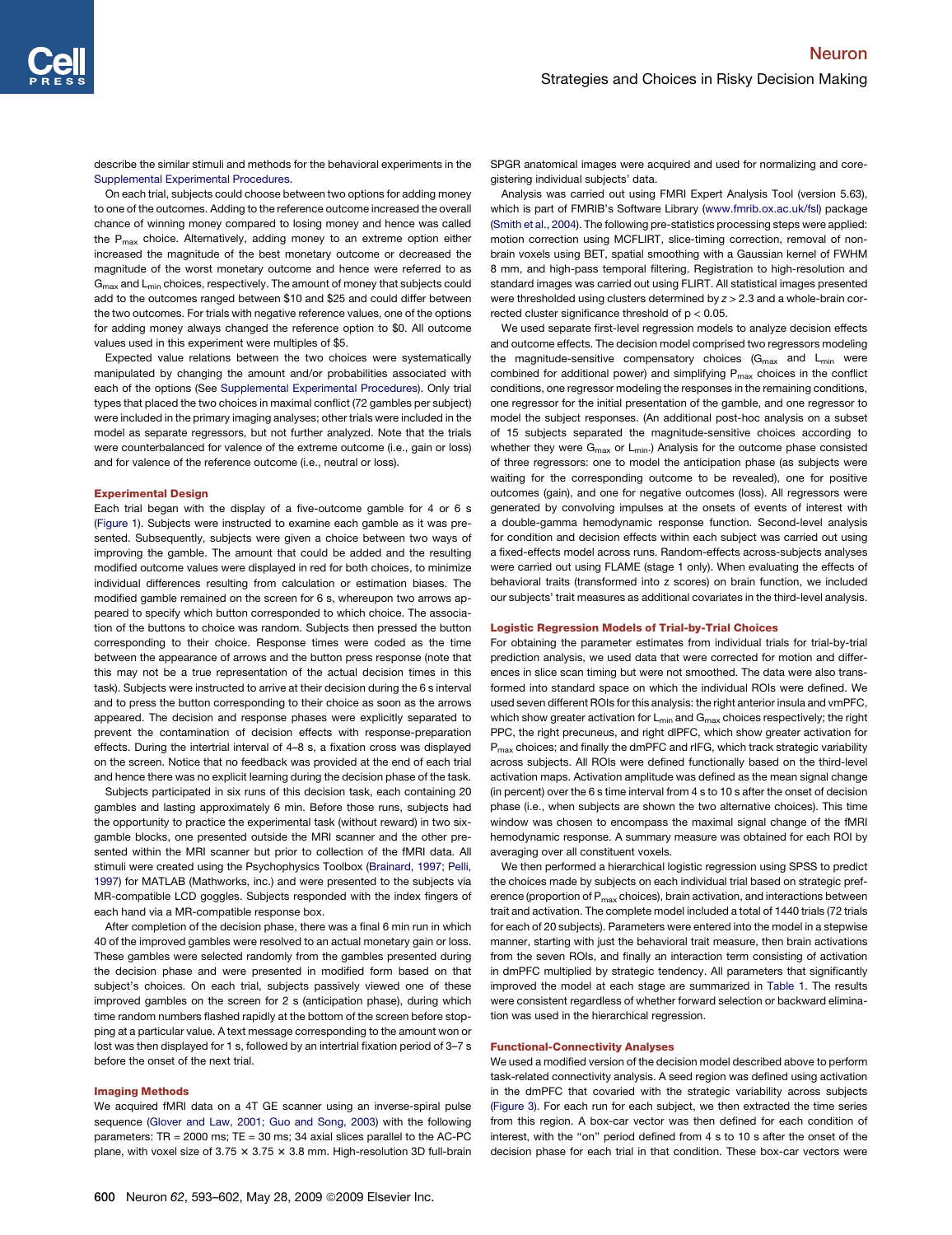<span id="page-8-0"></span>then multiplied with the extracted time series to form the connectivity regressors. This allowed us to examine brain connectivity as a function of strategy, specific to the decision phase. These regressors were then used as covariates in a separate GLM analysis, which included the original variables of interest, from the decision model described above (Cohen et al., 2005). Group activation maps were then obtained in the same way as the traditional regression analysis. A positive activation for the connectivity regressors indicates that the region correlates more positively with the seed region during the experimental condition of interest.

## SUPPLEMENTAL DATA

Supplemental Data include Supplemental Experimental Procedures, two tables, and eight figures and can be found with this article online at [http://](http://www.cell.com/neuron/supplemental/S0896-6273(09)00288-8) [www.cell.com/neuron/supplemental/S0896-6273\(09\)00288-8](http://www.cell.com/neuron/supplemental/S0896-6273(09)00288-8).

## ACKNOWLEDGMENTS

We thank Antonio Rangel and Charles Noussair for suggestions about behavioral analyses; Michael Platt, Alison Adcock, and Enrico Diecidue for comments on the manuscript; Adrienne Taren for assistance with the connectivity analysis; and Kelsey Merison for assistance in data collection. All authors contributed to the design of the experiments. V.V. led the programming of the experiments, data collection, and data analysis, in collaboration with S.A.H. All authors contributed to writing and editing the final manuscript. This research was supported by the U.S. National Institute of Mental Health (NIMH-70685) and by the U.S. National Institute of Neurological Disease and Stroke (NINDS-41328). S.A.H. was supported by an Incubator Award from the Duke Institute for Brain Sciences.

Accepted: April 7, 2009 Published: May 27, 2009

## **REFERENCES**

Barraclough, D.J., Conroy, M.L., and Lee, D. (2004). Prefrontal cortex and decision making in a mixed-strategy game. Nat. Neurosci. *7*, 404–410.

Bechara, A., Tranel, D., and Damasio, H. (2000). Characterization of the decision-making deficit of patients with ventromedial prefrontal cortex lesions. Brain *123*, 2189–2202.

Behrens, T.E., Woolrich, M.W., Walton, M.E., and Rushworth, M.F. (2007). Learning the value of information in an uncertain world. Nat. Neurosci. *10*, 1214–1221.

Birnbaum, M.H. (2008). New paradoxes of risky decision making. Psychol. Rev. *115*, 463–501.

Botvinick, M., Nystrom, L.E., Fissell, K., Carter, C.S., and Cohen, J.D. (1999). Conflict monitoring versus selection-for-action in anterior cingulate cortex. Nature *402*, 179–181.

Botvinick, M.M., Braver, T.S., Barch, D.M., Carter, C.S., and Cohen, J.D. (2001). Conflict monitoring and cognitive control. Psychol. Rev. *108*, 624–652.

Brainard, D.H. (1997). The psychophysics toolbox. Spat. Vis. *10*, 433–436.

Breiter, H.C., Aharon, I., Kahneman, D., Dale, A., and Shizgal, P. (2001). Functional imaging of neural responses to expectancy and experience of monetary gains and losses. Neuron *30*, 619–639.

Bunge, S.A., Hazeltine, E., Scanlon, M.D., Rosen, A.C., and Gabrieli, J.D. (2002). Dissociable contributions of prefrontal and parietal cortices to response selection. Neuroimage *17*, 1562–1571.

Camerer, C.F. (2003). Behavioural studies of strategic thinking in games. Trends Cogn. Sci. *7*, 225–231.

Cohen, M.X., Heller, A.S., and Ranganath, C. (2005). Functional connectivity with anterior cingulate and orbitofrontal cortices during decision-making. Brain Res. Cogn. Brain Res. *23*, 61–70.

Coricelli, G., Critchley, H.D., Joffily, M., O'Doherty, J.P., Sirigu, A., and Dolan, R.J. (2005). Regret and its avoidance: a neuroimaging study of choice behavior. Nat. Neurosci. *8*, 1255–1262.

Dalgleish, T. (2004). The emotional brain. Nat. Rev. Neurosci. *5*, 583–589.

Daw, N.D., O'Doherty, J.P., Dayan, P., Seymour, B., and Dolan, R.J. (2006). Cortical substrates for exploratory decisions in humans. Nature *441*, 876–879.

De Martino, B., Kumaran, D., Seymour, B., and Dolan, R.J. (2006). Frames, biases, and rational decision-making in the human brain. Science *313*, 684–687.

Delgado, M.R., Nystrom, L.E., Fissell, C., Noll, D.C., and Fiez, J.A. (2000). Tracking the hemodynamic responses to reward and punishment in the striatum. J. Neurophysiol. *84*, 3072–3077.

Dorris, M.C., and Glimcher, P.W. (2004). Activity in posterior parietal cortex is correlated with the relative subjective desirability of action. Neuron *44*, 365–378.

Fennema, H., and Wakker, P. (1997). Original and cumulative prospect theory: a discussion of empirical differences. J. Behav. Decis. Making *10*, 53–64.

Gigerenzer, G., and Goldstein, D.G. (1996). Reasoning the fast and frugal way: models of bounded rationality. Psychol. Rev. *103*, 650–669.

Glover, G.H., and Law, C.S. (2001). Spiral-in/out BOLD fMRI for increased SNR and reduced susceptibility artifacts. Magn. Reson. Med. *46*, 515–522.

Guo, H., and Song, A.W. (2003). Spiral-in-and-out functional image acquisition with embedded z-shimming for susceptibility signal recovery. J. Magn. Reson. Imaging *18*, 389–395.

Heekeren, H.R., Marrett, S., Bandettini, P.A., and Ungerleider, L.G. (2004). A general mechanism for perceptual decision-making in the human brain. Nature *431*, 859–862.

Heekeren, H.R., Marrett, S., Ruff, D.A., Bandettini, P.A., and Ungerleider, L.G. (2006). Involvement of human left dorsolateral prefrontal cortex in perceptual decision making is independent of response modality. Proc. Natl. Acad. Sci. USA *103*, 10023–10028.

Hsu, M., Bhatt, M., Adolphs, R., Tranel, D., and Camerer, C.F. (2005). Neural systems responding to degrees of uncertainty in human decision-making. Science *310*, 1680–1683.

Huettel, S.A. (2006). Behavioral, but not reward, risk modulates activation of prefrontal, parietal, and insular cortices. Cogn. Affect. Behav. Neurosci. *6*, 141–151.

Huettel, S.A., Song, A.W., and McCarthy, G. (2005). Decisions under uncertainty: probabilistic context influences activity of prefrontal and parietal cortices. J. Neurosci. *25*, 3304–3311.

Huettel, S.A., Stowe, C.J., Gordon, E.M., Warner, B.T., and Platt, M.L. (2006). Neural signatures of economic preferences for risk and ambiguity. Neuron *49*, 765–775.

Kahneman, D., and Frederick, S. (2002). Representativeness revisited: attribute substitution in intuitive judgement. In Hurestics and Biases: The Psychology of Intuitive Thought, T. Gilovich, D. Griffin, and D. Kahneman, eds. (New York: Cambridge University Press), pp. 49–81.

Kennerley, S.W., Walton, M.E., Behrens, T.E., Buckley, M.J., and Rushworth, M.F. (2006). Optimal decision making and the anterior cingulate cortex. Nat. Neurosci. *9*, 940–947.

Kerns, J.G., Cohen, J.D., MacDonald, A.W., 3rd, Cho, R.Y., Stenger, V.A., and Carter, C.S. (2004). Anterior cingulate conflict monitoring and adjustments in control. Science *303*, 1023–1026.

Kobayashi, S., Lauwereyns, J., Koizumi, M., Sakagami, M., and Hikosaka, O. (2002). Influence of reward expectation on visuospatial processing in macaque lateral prefrontal cortex. J. Neurophysiol. *87*, 1488–1498.

Kuhnen, C.M., and Knutson, B. (2005). The neural basis of financial risk taking. Neuron *47*, 763–770.

Lopes, L.L., and Oden, G.C. (1999). The role of aspiration level in risky choice: a comparison of cumulative prospect theory and SP/A theory. J. Math. Psychol. *43*, 286–313.